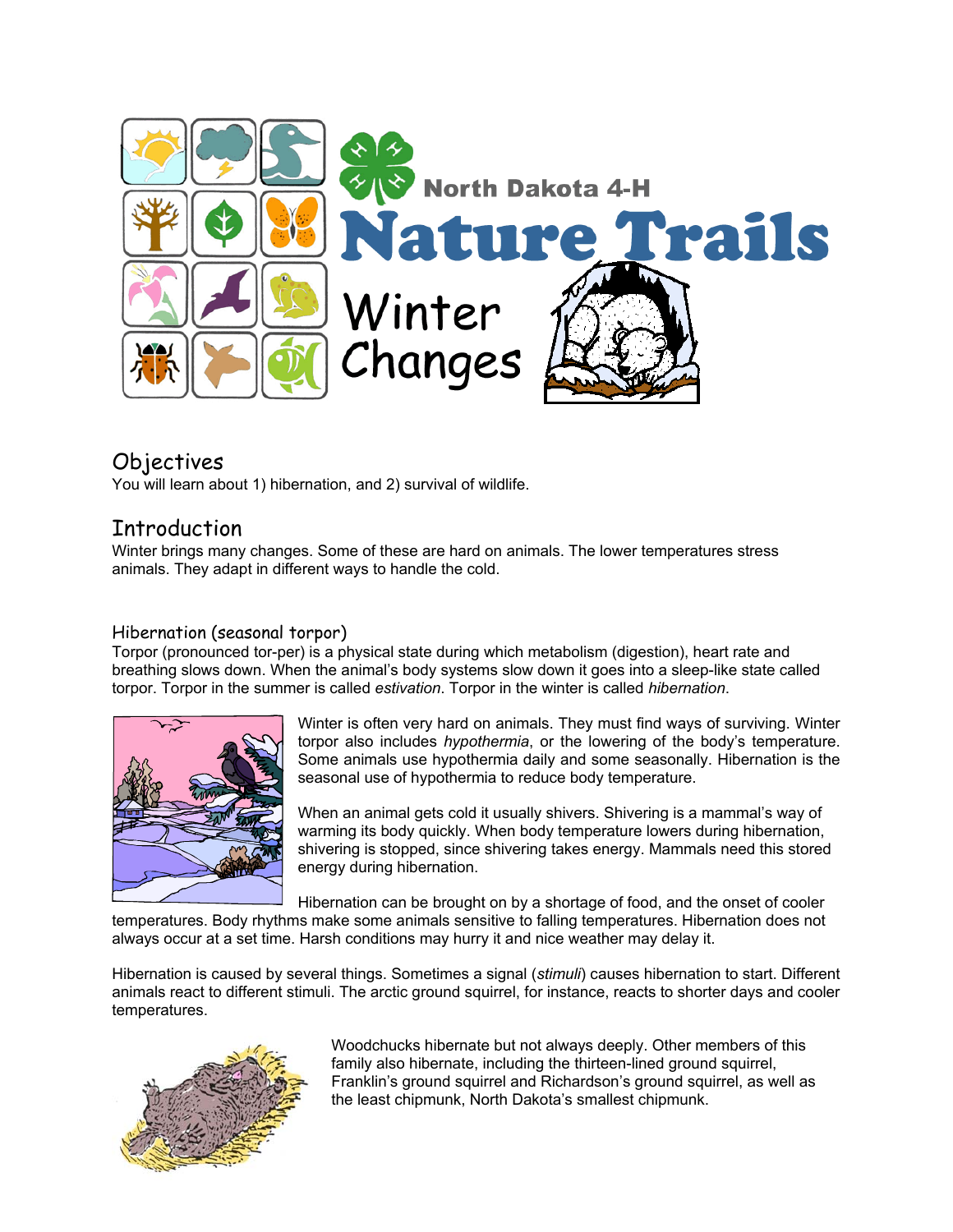Some animals fall into a heavy sleep for several days in winter, and when the weather improves, wake and leave their den. This is not true hibernation. Badgers, for example, often sleep during harsh winters. Several badgers stayed underground for 70 days one winter. Raccoons also sleep during cold winter months. Before sleeping, they begin to store large amounts of fat. They are not considered true hibernators.

Hibernation is different in different mammals. All lower their body temperatures, but they don't all go down to the same temperature. Bats' body temperature gets very low. It is the lowest in deep hibernation. Bats would die in our area when the food supply decreases. Hibernation allows bats live here. By hibernating they can survive with a low food supply. Lower body temperature reduces the need for food.

#### Animal Winter Survival

There are several ways of dealing with winter. Hibernation and sleeping during the coldest part on the winter are two ways. Denning up is another way. The entrance to the animal's underground den is closed off and the air stays warmer inside the den. Usually the animal has stored up a supply of food. Sometimes the food is stored in a separate passage of the den. Examples of animals that den are:

- Ord's kangaroo rat
- Pocket gophers
- Prairie dogs
- some mice
- all tree squirrels

Mice avoid cold by sleeping through it. Some scientists think that mice hibernate. Others think that they den up.

Other animals handle winter differently. Pronghorns belong to the deer family. They are named for the distinctive prong of the male's horn. It is a true horn. The core is bone surrounded by a horny cover. Unlike cattle, the horny sheath is shed each year. As winter comes, pronghorn hair lengthens. The hair protects the animal. The coarse hair has a large central air cell. These cells provide a dead air space within each hair that is important for insulation. They keep the animal warmer. The pronghorn can also raise its hair. That also helps insulate it from the cold.



Striped skunks avoid harsh weather by sleeping in their dens. They can only do that for a few days at a time. Tree squirrels also avoid cold by sleeping in their dens.

There is much controversy about whether or not bears are true hibernators. Although their heart rate slows during hibernation, they only lower their body temperature by 9 degrees Fahrenheit. This is a small change. Other hibernators drop their temperature much lower. Bears also

wake very rapidly. Other hibernators are very slow-moving when they first wake up.

Bears go into a feeding frenzy in the fall. They gain many inches of fat. The fat is important in hibernation since it can be broken down into energy, carbon dioxide and water. The bear gets all the water it needs by breaking down the fat.



Hibernating bears are studied as part of space research. While the bears are inactive, you would expect their bones to weaken. When we don't get enough exercise our bones lose calcium which gives bones strength. Studies have found that hibernating bears do not lose calcium. Scientists are hoping to find the compound that controls the bone calcium in bears since this might help astronauts survive long space voyages. Astronauts lose calcium from the loss of gravity.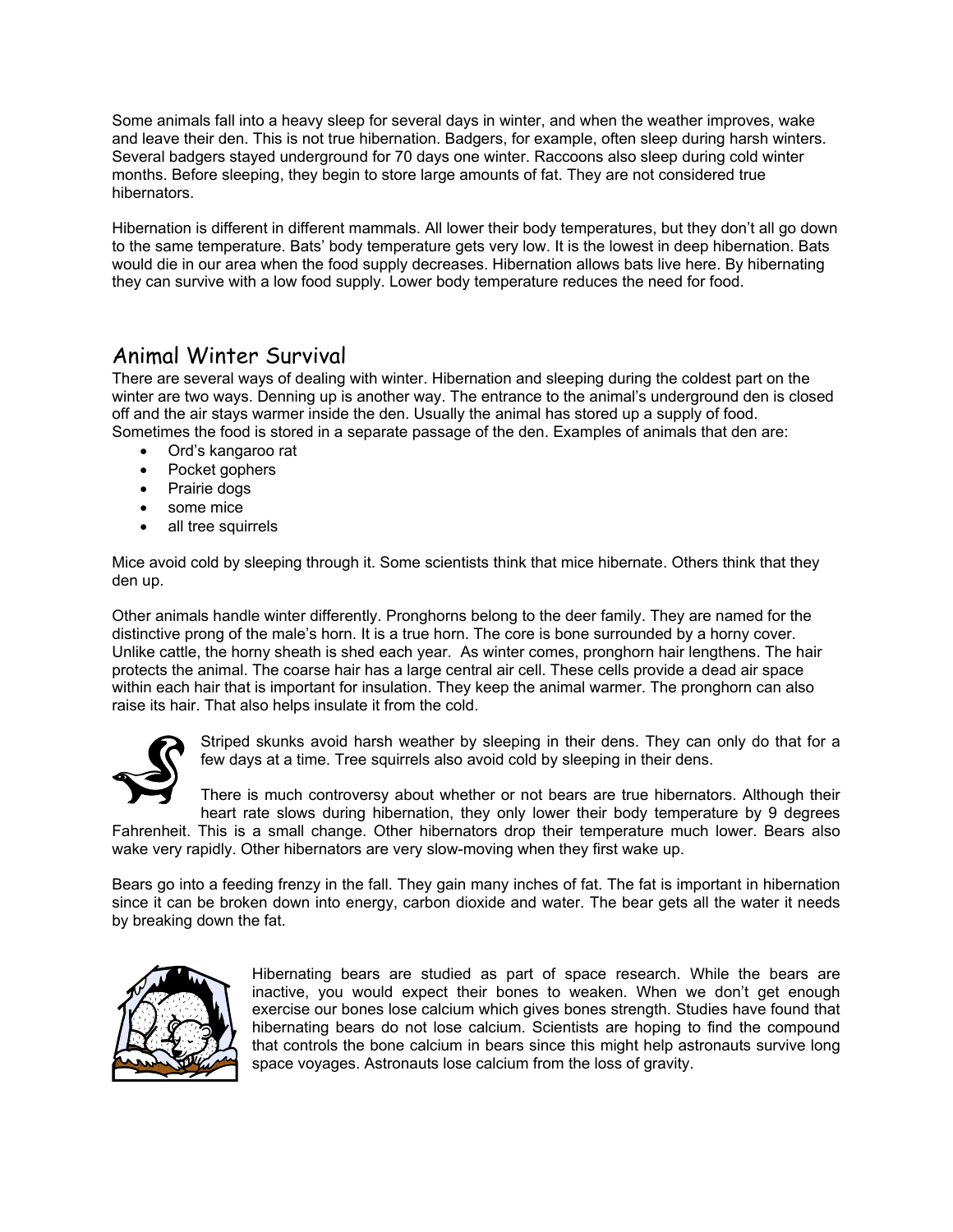All hibernating mammals have brown fat. Brown fat's job is to produce heat quickly. Some hibernators have brown fat in their neck or shoulders. Bats have brown fat between their shoulder blades. There are two ways mammals wake up during hibernation. One way is to burn the brown fat. This produces energy to wake up the animal. Another way is to start shivering. Shivering warms the body. Then the animal will wake up.

#### Exercise

#### **Winter Word Find**

1. Find and circle the following words:

| <b>BADGER</b>           | <b>HIBERNATION</b> | <b>SIGNALS</b> |
|-------------------------|--------------------|----------------|
| <b>BATS</b>             | <b>HYPOTHERMIA</b> | STIMULUS       |
| <b>BLACK BEARS</b>      | LESS FOOD          | <b>TORPOR</b>  |
| <b>BROWN FAT</b>        | LIGHT              | <b>WAKE</b>    |
| <b>DENNING</b>          | LOW TEMPERATURES   | <b>WINTFR</b>  |
| <b>GROUND SQUIRRELS</b> | <b>MICE</b>        |                |

CLABXIOTWLHS т UN HIBERNAT I O N т  $\mathbf{V}$ K L A G L P  $\mathbf A$  $\, {\bf R}$ т O Y N W A O M M DHAPPT INTT E G  $\mathbf{B}$ P X KTCCARDAEEE c c O F Т A K E A  $\mathbf P$ F ARMR  $\mathbf{A}$  $\mathbf I$  $Z$ I DOBANN I K T PNDHMJ NOERWAKE  $\mathbf T$ EAKAKS т O A O N R X D O **RNPN** A  $\circ$ VIRETNAGEAKNV A P G B S I G N A L S T  $\mathbf E$ D W В S MRTKO т R S т U T T O  $\mathbf R$ т  $\, {\rm H}$ POODGG TRURN B U  $\mathbf{T}$ AKRUAE IOVE H O F G J PPPKNB INH S Y B K N N OWOIND TUA **VPAP** I  $\circ$ KORNLE S S F O O D W N Y PNOKA N I Q Е E т G  $\mathbf z$ N  $\mathbf v$ LESVUV S т UAHEC  $E$  $\overline{B}$ ANVABA T S к IERT D E S I G M A M I N A M R E N o s LIGNTSMOPSMRPQR S INALRUANO I PEAB PARTSE LGAQAURLC Q U I N T R U P L A Z K O N S HARDTOSTOPNOWXZ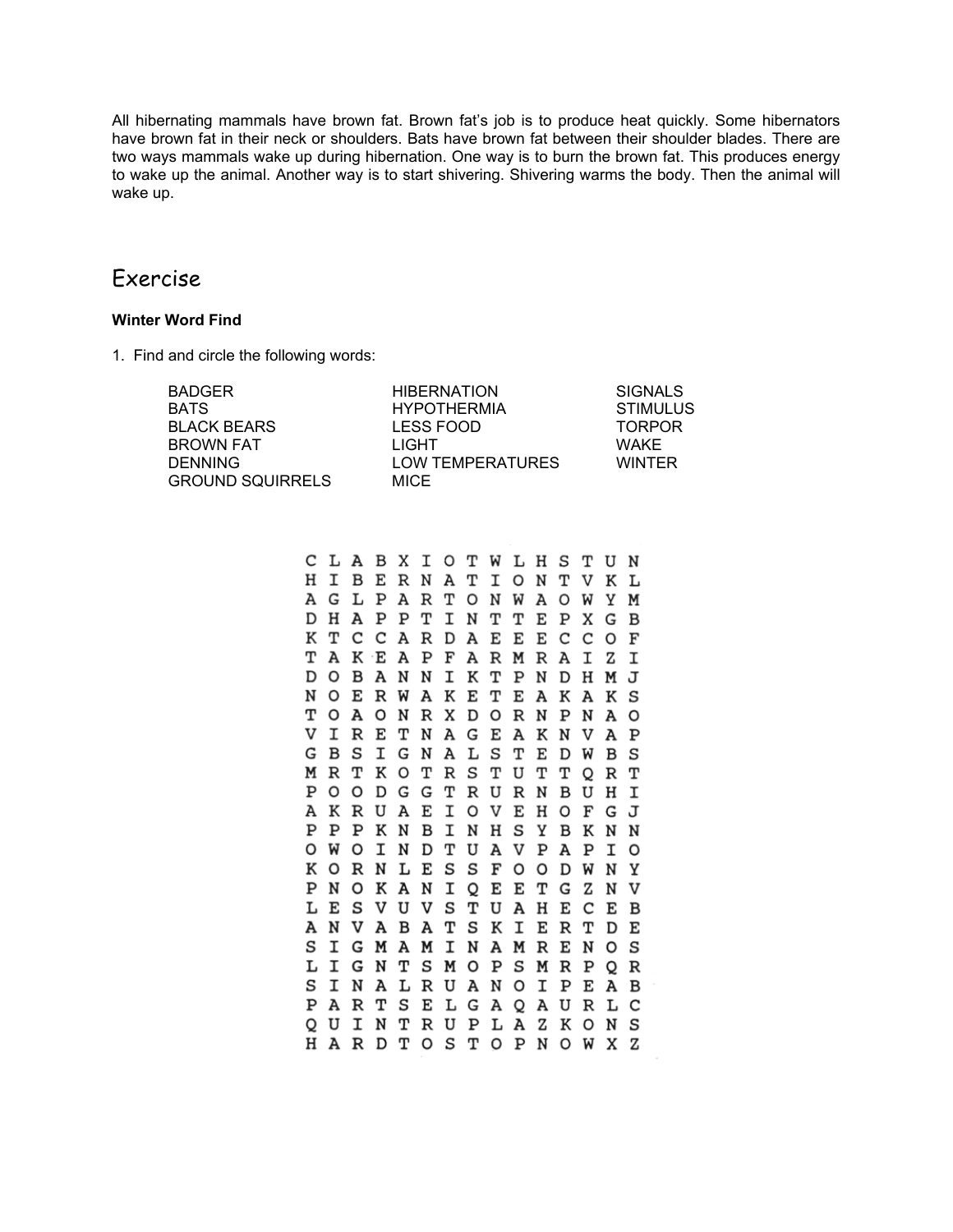2. Go to a wooded area or marsh. Look for animal tracks in the snow. A wildlife track guide book can help you find out what kind of animal made the tracks. Follow the tracks. Observe where the animal may live and what foods it may eat. Fill out the following chart.

| <b>DATE</b> | <b>LOCATION</b> | <b>ANIMAL</b> | <b>SHELTER TYPE</b> | <b>FOOD</b> |
|-------------|-----------------|---------------|---------------------|-------------|
|             |                 |               |                     |             |
|             |                 |               |                     |             |
|             |                 |               |                     |             |
|             |                 |               |                     |             |
|             |                 |               |                     |             |
|             |                 |               |                     |             |
|             |                 |               |                     |             |
|             |                 |               |                     |             |
|             |                 |               |                     |             |
|             |                 |               |                     |             |

### Winter Survival for Birds

Some birds *migrate* out of the state to escape the cold winter. Migrate means to move from one area to another. Others move to more heavily wooded areas. Some waterfowl overwinter on the Missouri River. They will stay where is there is open water and enough food. The open water needs to be icefree.

North Dakota is a good winter home for some other birds. These include English sparrows, blue jays, chickadees, finches and other song birds.

Sharptail grouse are birds native to our state. They are widespread over the state. Their name comes from their tail feathers. The tail has two long central feathers. The feathers are much longer than the other tail feathers. Sharptails have a white belly. The white tail and long central feather are important identification marks. Sharptails burrow into snow banks to avoid harsh weather. They also take shelter in woody areas.



A ring-necked pheasant relies on tall grasses or shrubs for winter protection. If such cover is not available, many of these birds will die during harsh winters.